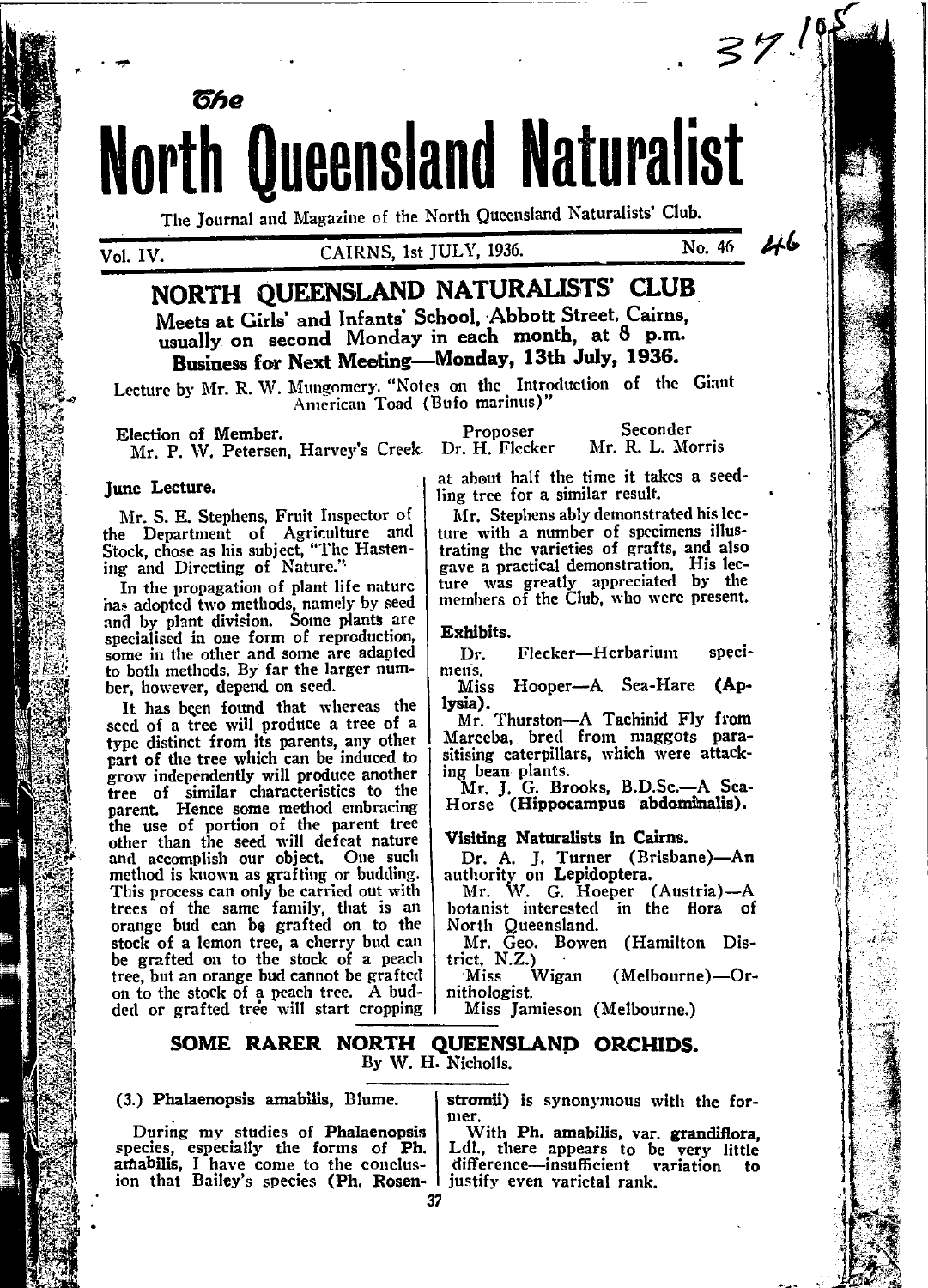# THE NORTH OUEENSLAND NATURALIST



Ph. amabilis is a particularly attractive orchid. The plant itself has a superficial resemblance to some of the larger Australian species of Cleisostoma (Blume). The foliage is rarely found in perfect condition, owing to the depredations of caterpillars, etc. Sometimes the plant is destroyed entirely.

The large white flowers are borne on long, often branched scapes, the orange-red markings on lip and column enhance the beauty of the elegant flowers

In Queensland this orchid is known as "The Goat-eared Orchid." In reference to the large drooping petals, usually it is called "White Moth."

Ph. amabilis grows on roughbarked trees, on vines, and on granite boulders in dense jungle country at Mount Spec and on the Mossman. River, in North Queensland, at a maximum altitude of 1,500 feet.

Flowering period-December-February.

I am indebted to Mr. A. Glindeman, of Brisbane, for my specimens.

38

This delightful species is one of Australia's best orchids. Found also in New Guinea, Java Philippines, etc.

(4.) Dendrobium Bairdianum, Bailey. (After J. C. Baird).

When first I saw a plant of D. Bairdianum, I was struck by the beauty of some of the pseudo-bulbs. Attractivelv-hued and veined-the predominating colour being purplethey were a delight to behold.



Dendrobium Bairdianum. F.v.M. Typical plant with freshly ex-A. panded flowers.  $\mathbf{R}$ . and C. Flower at different stages.

D. Labellum from above.

The flowers-usually 1 to 3 in a raceme-however, do not possess any great beauty, yet interesting in their various phases. In the initial stage, a heavy shade of green which changes to yellowish-green, then at maturity a pleasing buff colour.

The lip is thick and fleshy, deep purple, with a prominent white disk. with two raised pubescent plates extending almost the length of the midlobe. .

: The column is deep-purple also. Flowering period: December-Ianuary.

### THE NORTH QUEENSLAND NATURALIST

Habitats: Between Herberton and | Mt. Fox. via Ingham (A. Glindeman). Mourilyan Harbour (J. W. R. Stuart),

## ADDENDA ET CORRIGENDA.

(Figures after plants indicate flowering months)

Vol. 1, no. 9, p. 5. Hibbertia lepidota. Add locs. Settlement Cr. (Brass), Betw. Einasleigh and Forsayth (Brass) and mo. 2. Before (H.) glabberrima add (H.)<br>Stirlingii, White. f. stelligera, White, 1, 8. Range Rd. (Flecker), Raven-Range Rue, (1988).<br>
f. squamulosa, White, 1, 8.<br>
Herberton (Stirling), Stannary Hills (Bancroft). P. 7. Before (Endiandra) exostemonea add (E) reticulata, White. 3. Daintree R. (Brass). P. 8. Before Family MENISPER-MACEAE add Valvanthera. White. albiflora, White, 2, 11.<br>Daintree R. (Kajewski), Mossman R. Gorge (Brass). main R. Gorge Chrass.<br>Tinospora smilacina. After locs.<br>Thursday Is. and C. York add<br>(F.M.B.). Add locs. Hartley's<br>Cr. (Flecker) and mo. 12. No. 10, p. 6. Before (Polygala) leptalea add (P.) iaponica, Houtt, 1. Herberton (Flecker). Before Bredemeyera (Comesper $mum$ ) secunda add (B.) sphaerocarpa, Steetz, 1. Herberton (Flecker).<br>
P. 7. Before (Melicope) stipitata<br>
add (M.) sessilifiora, White, 2. Mossman R. Gorge. (Brass). P. 8. Before Samadera add (B.) javanica, (L.) Merrill, 12. Hartley's Cr. (Flecker). No. 11, p. 4. For (Canarium) australasicum read (C.) australi-<br>anum, F.v.M. Add locs. Irvinebank (Bennett), Mt. Mollov (Carlin), Mossman R. (Brass), Mowhir), Arossanan A. (Brass), Mow-<br>bray R. (Brass), Harvey's Cr.<br>(Sayer), Crystal Stream Bch.<br>(Flecker), Townsville (Michael)<br>and mos. 12 to 2. Sida corrugata. Add loc. Julia Cr.  $(Priest).$ For (S. cordifolia) var. mutica. Benth. read (S.) mutica. Domin. Before Abutilon add (S.) Dallachyi, White. 4. 39

ham B. (Dall.)<br>P. 5. Hibiscus Normani. After locs. Fitzroy I, and Palm I, add<br>(F.M.B.). Add loc. Herberton (Flecker) and mo. 1. P. 6. Melhania incana. Add loc. Croydon (Priest). Waltheria americana. Add loc. Julia  $Cr$  (Priest). Before Triumfetta add (G.) papuana, Burret, 1. Mowbray R. (Brass). Before Corchorus add (T.) suffruticosa, Bl. Palm I. (Somerville). P. 7. Euphorbia prostrata. Add locs. Torrens Cr. (White), Cloncurry (Legg). Townsville (White). Proserpine (Michael). P. 8. For (Phyllanthus) brisbanicus<br>
(F.M.B.) read (P.) tenellus, Roxb. Madagascar. Add mos. 1, 10 and 12. P. Dallachyanus. Add loc. Herberton (Flecker) and mo. 1. No. 12, p. 5. Petalostigma quadriloculare. Add loc. Herberton (Flecker) and mo. 1. P. 7. Before Family BALANOP-**SIDACEAE** add Dimorphocalvx. australiensis, White. 1. Mowbray R. (Brass). Ficus Thynnean<sup>a</sup>. After loc. C. Grafton add (F.M.B.). Add loc. Cook Highway (Miss Wright) and mos. 6, 10 to 12.<br>Vol. 2, p. 10. Before (Arytera) divaricata, add (A.) subnitida, White 3. Daintree R. (Brass). P. 12. Euroschinus falcatus. After loc. Cairns add (Flecker). Aegialitis annulata. After loc. Lord Howick's Group add (F.v.M.). Plumbago zeylanica. After loc. Goode I. add (F.M.B.) Portulaca australis. After loc. G. of Carp. add  $(F.M.B.)$ P. filifolia. Add loc. Biboohra (Flecker) and mo. 1. Calandrinia uniflora. Add (F.M.B.) after both locs. C. spergularina, Add (F.M.B.) after all locs.

大学 電話

Mt. Molloy (Brass). Rocking-